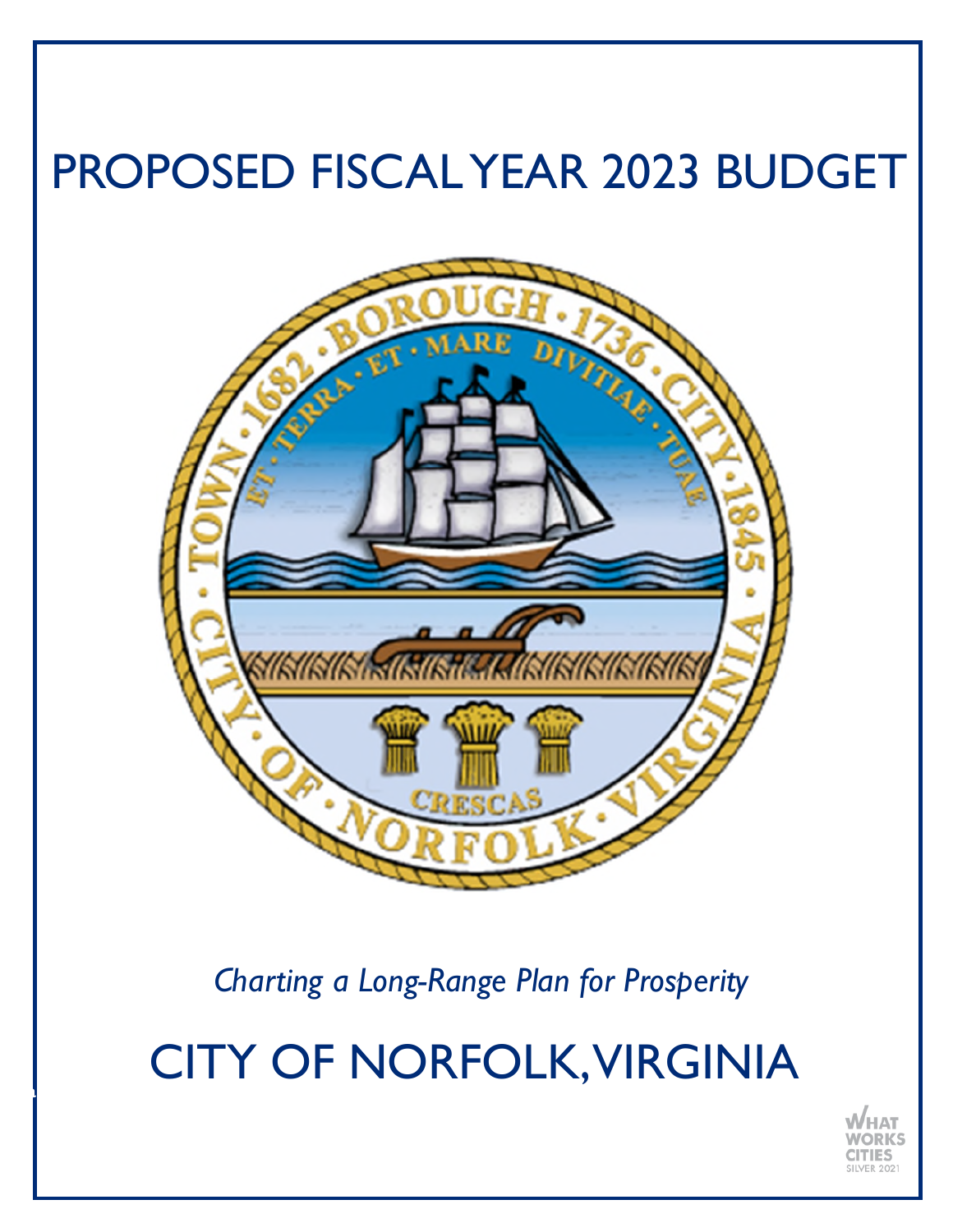This page intentionally left blank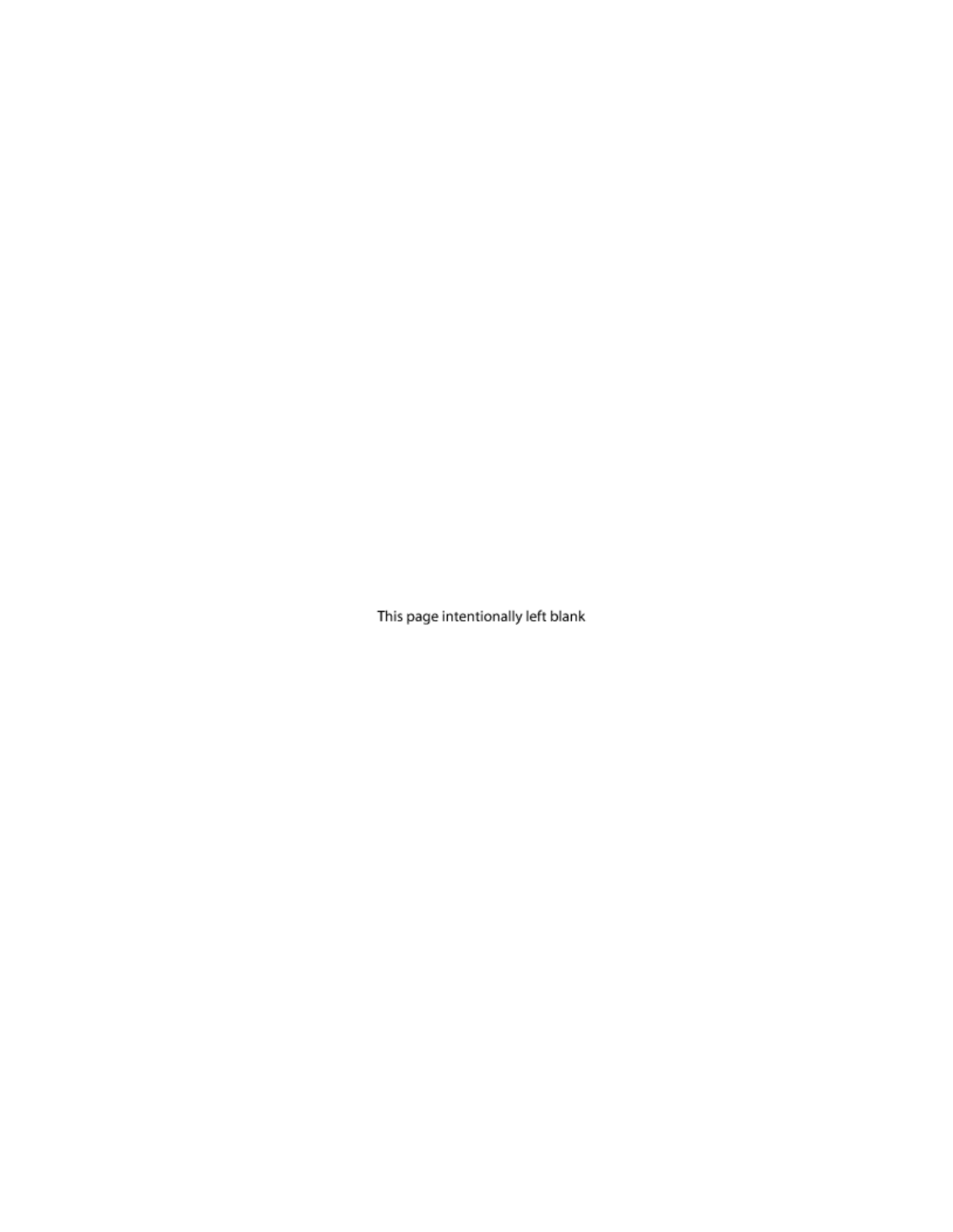| Yearly Maturity of Long-Term Debt | 71  |
|-----------------------------------|-----|
|                                   |     |
|                                   |     |
|                                   |     |
|                                   |     |
|                                   |     |
|                                   |     |
|                                   |     |
|                                   | 106 |
|                                   |     |
|                                   |     |
|                                   |     |
|                                   |     |
|                                   |     |
|                                   |     |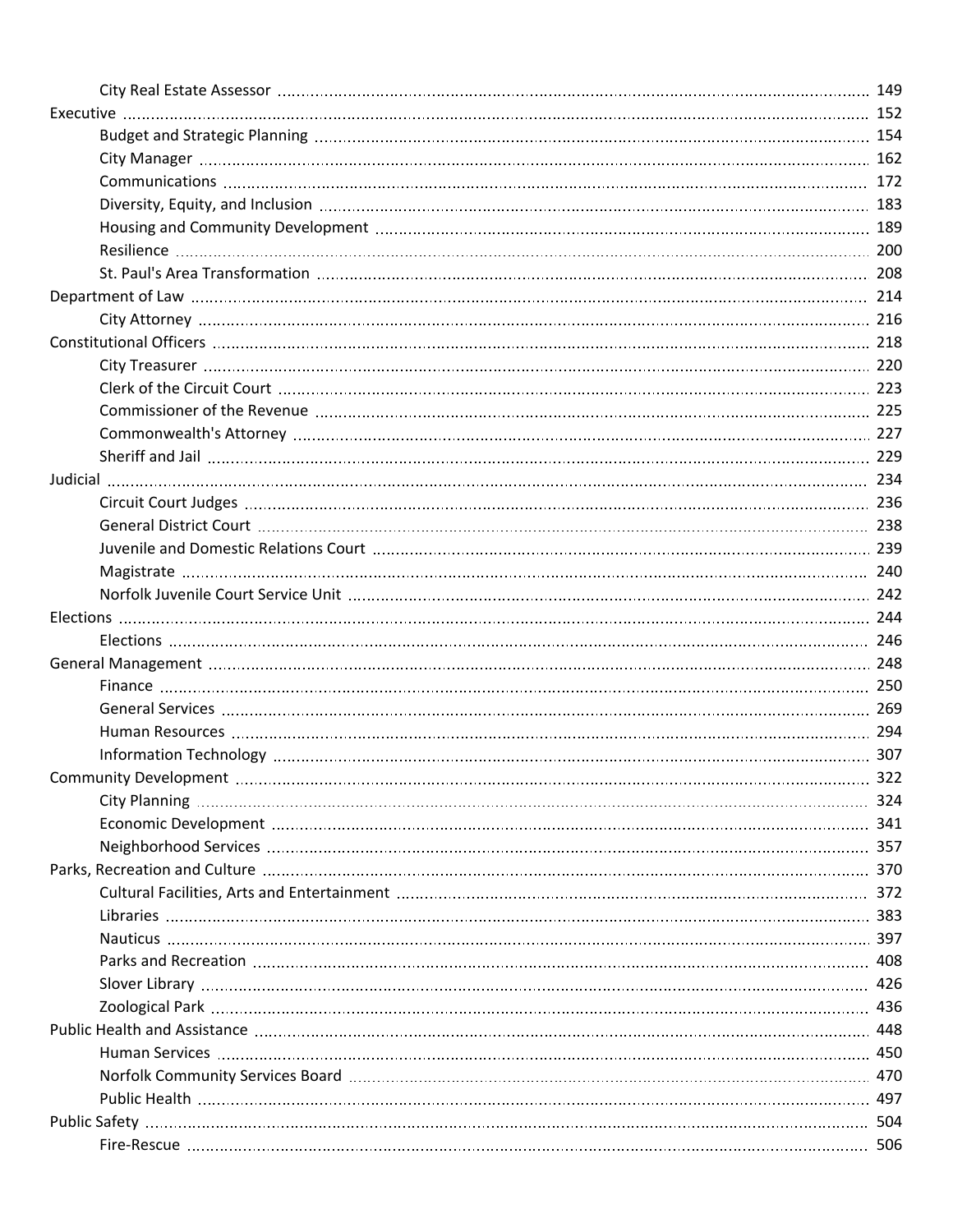| 758 |
|-----|
| 916 |
|     |
| 926 |
|     |
|     |